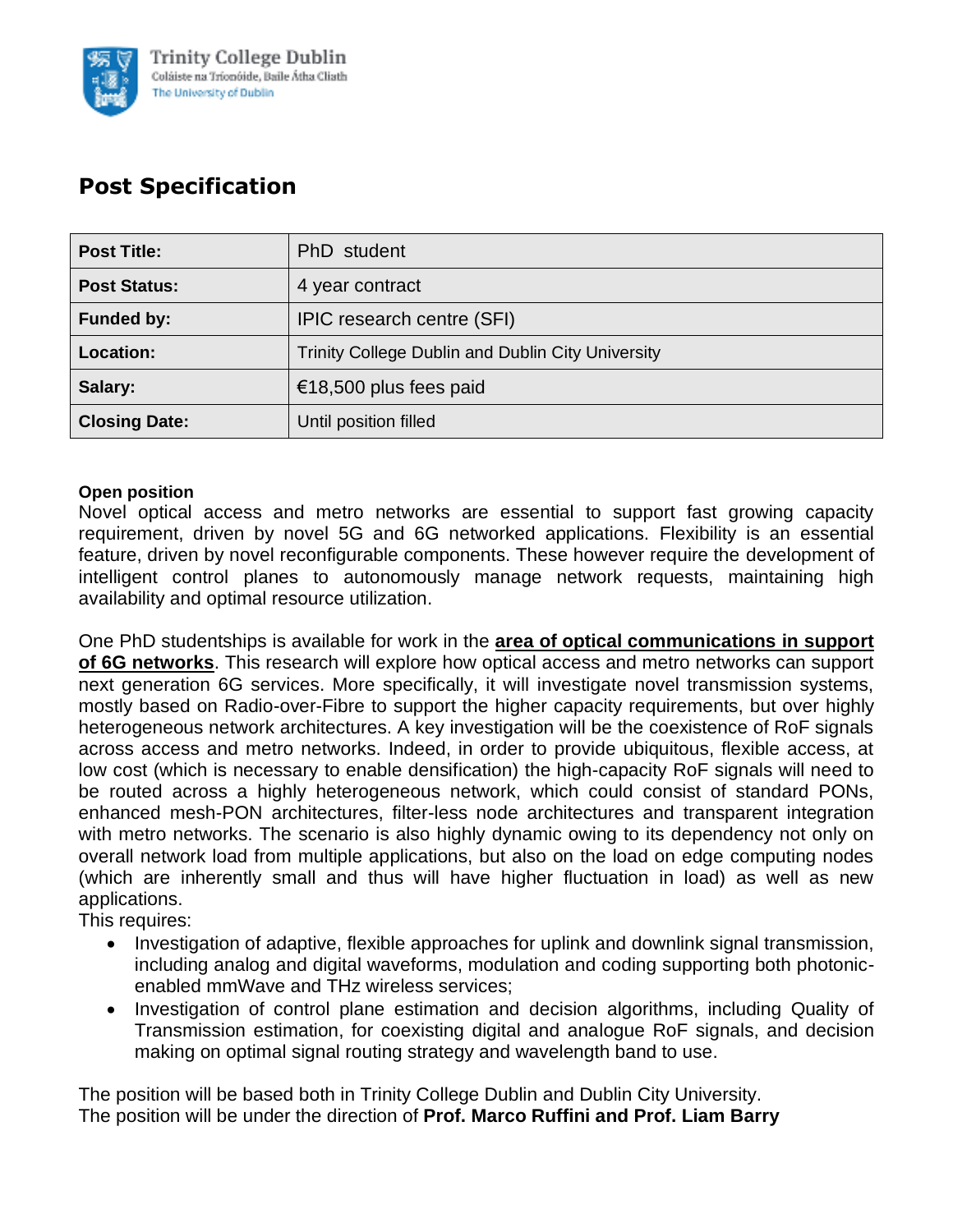

#### **Qualifications**

The candidate must have a Bachelor degree (Master preferred) in Electrical Engineering, Computer Engineering, Physics, Computer Science, or a related field, with a minimum mark of 2.1 (i.e. with a score higher than 60%). First class honour (mark higher than 70% is desired). The successful candidate will join a team of highly skilled and innovative researchers in next generation wireless and optical networks.

#### **Essential Knowledge & Experience**

- Knowledge of machine learning theory and algorithms.
- Knowledge of optical transmission systems
- Knowledge of networking both at physical layer and protocols (layer2/layer3).
- Working knowledge of python programming language and Linux operating system
- Excellent written and oral communication skills
- The ability to work well in a group.
- Strong self motivation and willing to learn attitude

#### **Desirable Knowledge & Experience**

- Experience with network-oriented programming.
- Interest in one of more of the following areas: software defined radio, open optical systems, software defined networks control plane, virtualisation and orchestration.
- Working knowledge of programming languages such as c++, java.

#### **Post Funding**

The post is funded by Science Foundation Ireland (SFI) and EPSRC through the IPIC research centre. IPIC is an SFI funded centre with a diverse team of over 200 researchers located across Ireland's leading universities and institutes of technology, working together to deliver research excellence, transitioning this research into market leading products with industry partners, and training future photonics research leaders. IPIC is one of a network of SFI Research Centres focused on Ireland's national priority research areas.

IPIC's outputs include 100 publications per year, with 40% in the top 10% journals, and over 20 PhD level trainees per year with over 60% departing to industry. Recent achievements include securing 37 awards in the highly competitive H2020 programme, representing an investment of €24M, and we have seen many of our technologies progress to market through companies such as Facebook Reality Labs, Agilent Technologies, Eblana Photonics and Rockley Photonics.

#### **Post Location**

The post will be hosted both at Trinity College Dublin and Dublin City University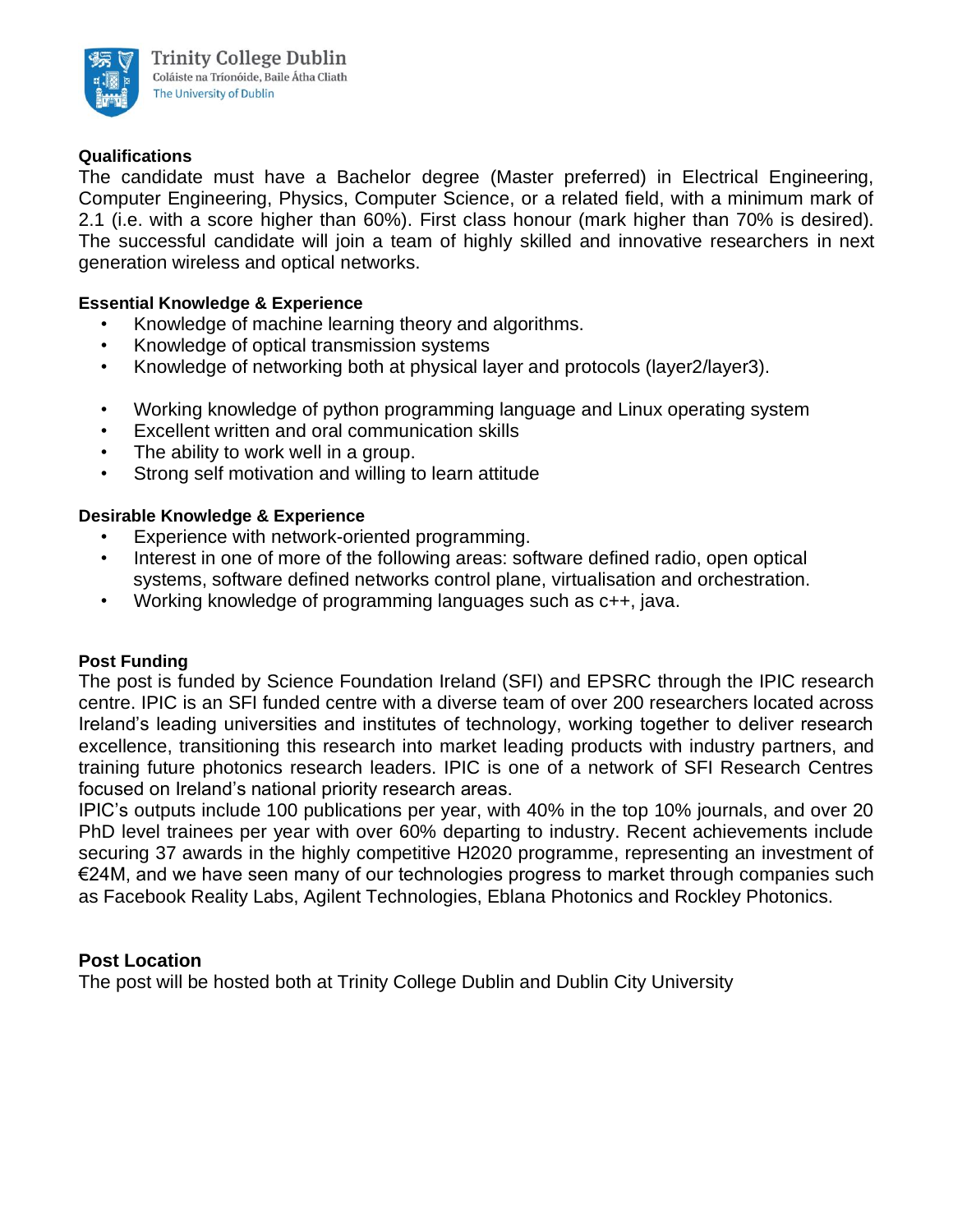

## **Trinity College Dublin**

Founded in 1592, Trinity College Dublin is the oldest university in Ireland and one of the older universities of Western Europe. On today's campus, state-of-the-art libraries, laboratories and IT facilities, stand alongside historic buildings on a city-centre 47-acre campus.

Trinity College Dublin offers a unique educational experience across a range of disciplines in the arts, humanities, engineering, science, human, social and health sciences. As Ireland's premier university, the pursuit of excellence through research and scholarship is at the heart of a Trinity education. TCD has an outstanding record of publications in high-impact journals, and a track record in winning research funding which is among the best in the country.

TCD has developed significant strength in a broad range of research areas including the 18 broadly-based multi-disciplinary thematic research areas listed below.

| Sustainable                  | <b>Next Generation</b>    | <b>Identities</b> in          |
|------------------------------|---------------------------|-------------------------------|
| Environment                  | <b>Medical Devices</b>    | Transformation                |
|                              |                           |                               |
| <b>Smart and Sustainable</b> | Creative Technologies -   | International                 |
| <b>Cities</b>                | Digital Media, Arts and   | Development                   |
|                              | Entertainment             |                               |
| Cancer                       | Neuroscience              | Immunology and                |
|                              |                           | Infection                     |
|                              |                           |                               |
| Nanoscience                  | Telecommunications        | <b>Creative Arts Practice</b> |
|                              |                           |                               |
| <b>Inclusive Society</b>     | Mathematics of            | Intelligent Media and         |
|                              | Complexity                | <b>Human Communication</b>    |
| Ageing                       | International Integration | <b>Digital Humanities</b>     |
|                              |                           |                               |

Its current flagship interdisciplinary research institutes are in areas such as biomedical science, arts and humanities, neuroscience, international integration studies, and nanostructures and nanodevices. The construction of Ireland's first purpose built nanoscience research institute, CRANN, was opened in January 2008, which houses 150 scientists, technicians and graduate students in specialised laboratory facilities.

The building also includes an innovative public venue, the Science Gallery. In 2011, it received the Shorty Award for Best Cultural Institution on Twitter globally and the Irish Web Award for Best Education and Third Level Website. These joined a list of awards that includes European Museum of the Year Award – Special Commendation 2010 and National IT award for best use of technology in education, 2009.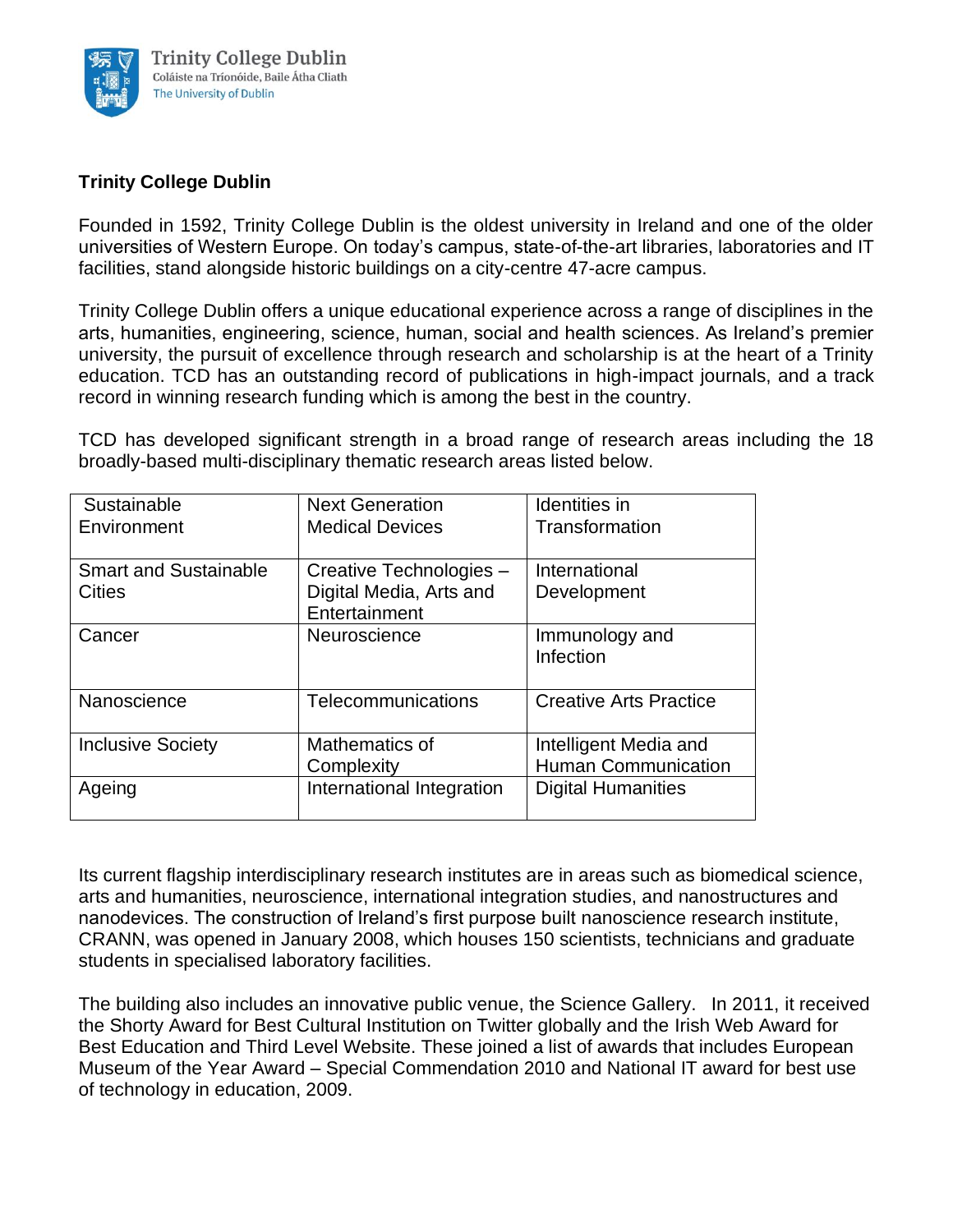

The recently opened Trinity Biomedical Sciences Institute (TBSI) is an unprecedented development for Biomedical Research in Ireland, both in terms of scale and ambition. It

provides a facility for TCD to continue its upward trajectory in both basic and translational research programmes, notably in the areas of Immunology, Cancer and Medical Devices.

The Library of Trinity College is the largest research library in Ireland and is an invaluable resource to scholars. In addition to purchases and donations accrued over four centuries, the College has had 200 years of legal deposit. By this right Trinity can claim a copy of every book published in Ireland the UK. The Library has over 4.25 million books, 22,000 printed periodical titles and access to 60,000 e-journals and 250,000 e-books. The Library's research resources also include internationally significant holdings in manuscripts (the most famous being the Book of Kells), early printed material and maps. Its collections and services support the College's research and teaching community of 15,000+ students and academic staff.

Trinity continues to attract intellectually strong students from Ireland and abroad. More than half of its incoming undergraduates have earned in excess of 500 out of a maximum 600 points in the national Leaving Certificate examination. The accessibility of a Trinity education to all students of ability is also very important. Trinity College was the first university in Ireland to reserve 15% of first year undergraduate places for students from non-traditional learning groups – students with a disability, socio-economically disadvantaged students as well as mature students. The College has met its target in this respect. There is also an exciting international mix of its student body where 16% of students are from outside Ireland and 40% of these students are from outside the European Union. TCD students also have an opportunity to study abroad in other leading European universities through Trinity's partnership agreements.

Students also benefit from a scholar teacher model where they have the opportunity of being taught by world-leading experts in their field. Interdisciplinarity forms a key element in the College strategy in increasing Trinity's international standing as a research-led university.

Many of Trinity College Dublin's alumni have helped shape the history of Ireland and Western Europe. They include author, Jonathan Swift, philosopher, George Berkeley, political philosopher, Edmund Burke, wit and dramatist, Oscar Wilde, historian, William Lecky, religious scholar, James Ussher, scientists, John Joly, George Johnstone Stoney, William Rowan Hamilton and physicians, William Stokes and Denis Burkitt.

Two of Trinity College's alumni have won Nobel prizes – Ernest Walton for Physics in 1951 and Samuel Beckett for Literature in 1968. The first President of Ireland, Douglas Hyde was a graduate as was the first female President of Ireland, Mary Robinson.

## **Equal Opportunities Policy**

Trinity College Dublin is an equal opportunities employer and is committed to the employment policies, procedures and practices which do not discriminate on grounds